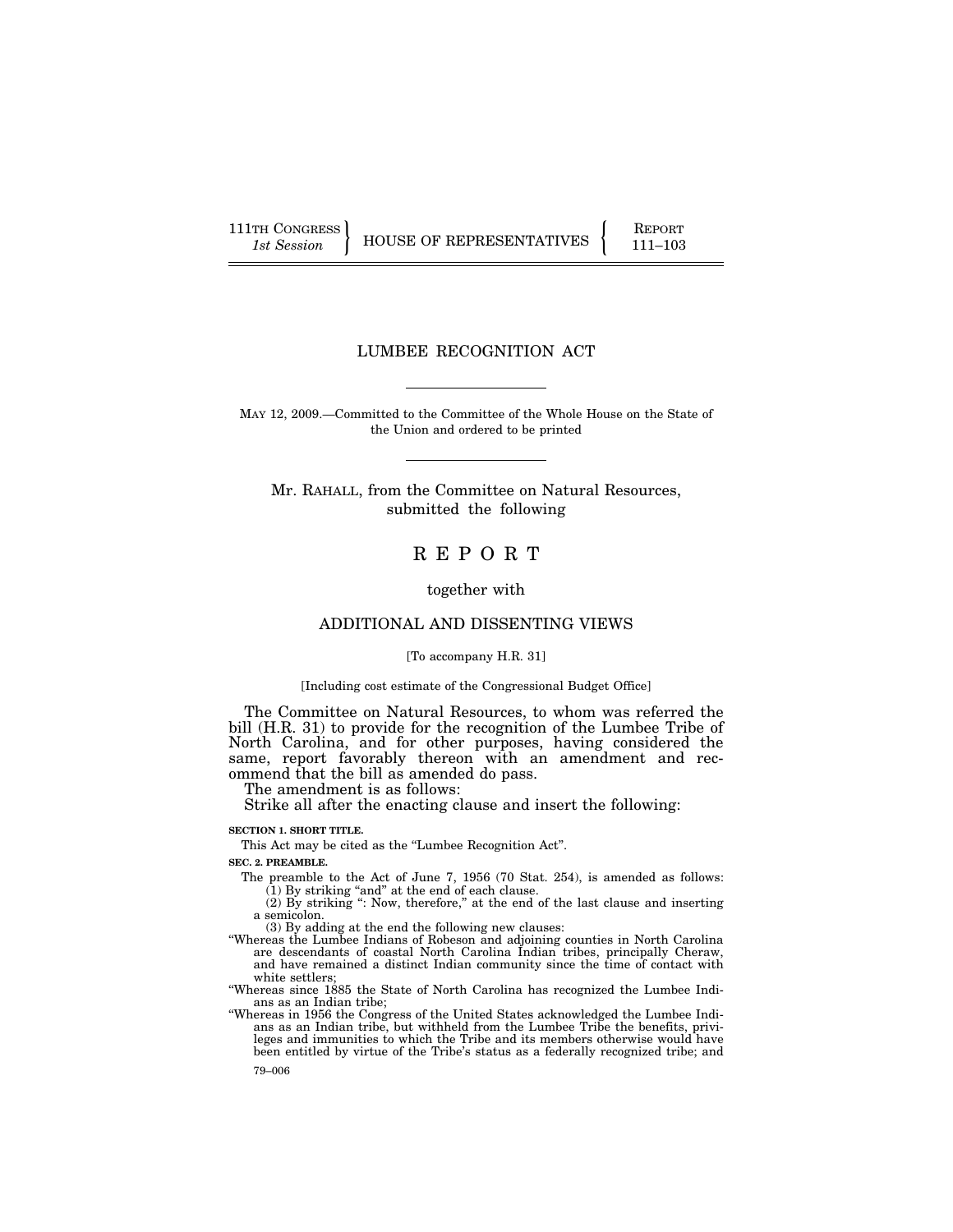''Whereas the Congress finds that the Lumbee Indians should now be entitled to full Federal recognition of their status as an Indian tribe and that the benefits, privileges and immunities that accompany such status should be accorded to the Lumbee Tribe: Now, therefore,''.

#### **SEC. 3. FEDERAL RECOGNITION.**

The Act of June 7, 1956 (70 Stat. 254), is amended as follows:

(1) By striking the last sentence of the first section.

(2) By striking section 2 and inserting the following new sections:

''SEC. 2. (a) Federal recognition is hereby extended to the Lumbee Tribe of North Carolina, as designated as petitioner number 65 by the Office of Federal Acknowledgement. All laws and regulations of the United States of general application to Indians and Indian tribes shall apply to the Lumbee Tribe of North Carolina and its members.

''(b) Notwithstanding the first section, any group of Indians in Robeson and adjoining counties, North Carolina, whose members are not enrolled in the Lumbee Tribe of North Carolina as determined under section 3(c), may petition under part 83 of title 25 of the Code of Federal Regulations for acknowledgement of tribal existence.

''SEC. 3. (a) The Lumbee Tribe of North Carolina and its members shall be eligible for all services and benefits provided to Indians because of their status as members of a federally recognized tribe. For the purposes of the delivery of such services, those members of the Tribe residing in Robeson, Cumberland, Hoke, and Scotland counties in North Carolina shall be deemed to be residing on or near an Indian reservation.

''(b) Upon verification by the Secretary of the Interior of a tribal roll under subsection (c), the Secretary of the Interior and the Secretary of Health and Human Services shall develop, in consultation with the Lumbee Tribe of North Carolina, a determination of needs to provide the services to which members of the Tribe are eligible. The Secretary of the Interior and the Secretary of Health and Human Services shall each submit a written statement of such needs to Congress after the tribal roll is verified.

"(c) For purposes of the delivery of Federal services, the tribal roll in effect on the date of the enactment of this section shall, subject to verification by the Secretary of the Interior, define the service population of the Tribe. The Secretary's verification shall be limited to confirming compliance with the membership criteria set out in the Tribe's constitution adopted on November 16, 2001, which verification shall be completed within 2 years after the date of the enactment of this section.

"SEC. 4. (a) The Secretary may take land into trust for the Lumbee Tribe pursuant to this Act. An application to take land located within Robeson County, North Carolina, into trust under this section shall be treated by the Secretary as an 'on reservation' trust acquisition under part 151 of title 25, Code of Federal Regulation (or a successor regulation).

''(b) The tribe may not conduct gaming activities as a matter of claimed inherent authority or under the authority of any Federal law, including the Indian Gaming Regulatory Act (25 U.S.C. 2701 et seq.) or under any regulations thereunder promulgated by the Secretary or the National Indian Gaming Commission.

"SEC. 5. (a) The State of North Carolina shall exercise jurisdiction over-

''(1) all criminal offenses that are committed on; and

 $''(2)$  all civil actions that arise on, lands located within the State of North Carolina that are owned by, or held in trust by the United States for, the Lumbee Tribe of North Carolina, or any dependent Indian community of the Lumbee Tribe of North Carolina.

''(b) The Secretary of the Interior is authorized to accept on behalf of the United States, after consulting with the Attorney General of the United States, any transfer by the State of North Carolina to the United States of any portion of the jurisdiction of the State of North Carolina described in subsection (a) pursuant to an agreement between the Lumbee Tribe and the State of North Carolina. Such transfer of jurisdiction may not take effect until 2 years after the effective date of the agreement.

''(c) The provisions of this section shall not affect the application of section 109 of the Indian Child Welfare Act of 1978 (25 U.S.C. 1919).

''SEC. 6. There are authorized to be appropriated such sums as are necessary to carry out this Act.''.

#### PURPOSE OF THE BILL

The purpose of H.R. 31 is to provide for the recognition of the Lumbee Tribe of North Carolina, and for other purposes.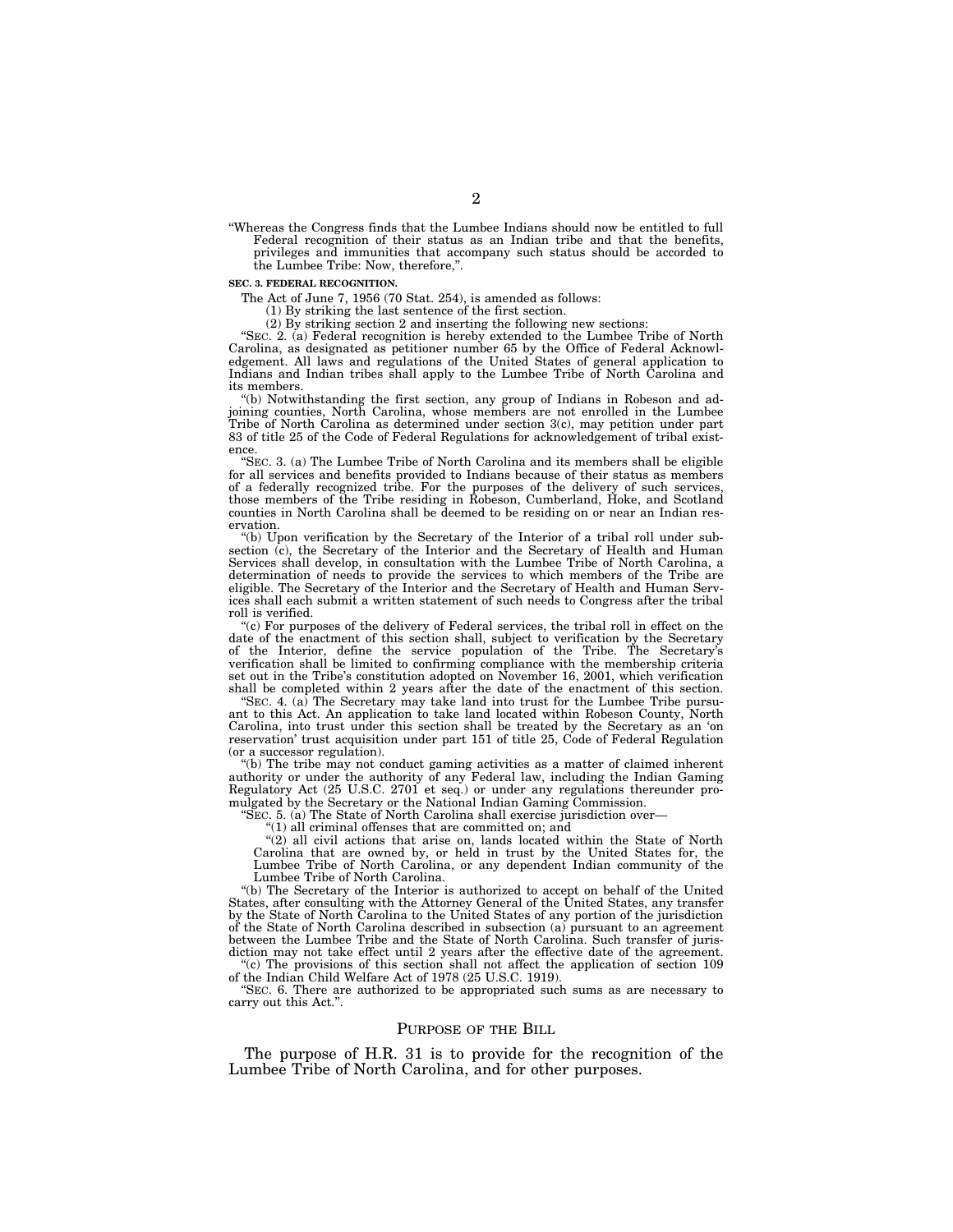### BACKGROUND AND NEED FOR LEGISLATION

The ancestors of the Lumbee were mainly Cheraw and related Siouan-speaking Indians who have, since the 1700s, lived in the area of what is now Robeson County, North Carolina. While they have been referred to under many different names, the Lumbee take their name from the river known as Lumbee River to the tribe and Lumber River to others. This river flows through Robeson County.

The issue of the status of the Lumbee Tribe of North Carolina comes to the Committee with a voluminous congressional and administrative record. The beginning of the Lumbee Tribe's struggle for federal recognition dates back over 100 years to 1888, when 44 tribal leaders signed a petition seeking federal assistance for their people and more specifically for funding the tribe's schools. After Congress referred the petition to the Department of the Interior, the Commissioner of Indian Affairs ultimately denied the tribe's request, claiming the agency had insufficient resources. The Commissioner of Indian Affairs responded in 1890 as follows: ''While I regret exceedingly that the provisions made by the State of North Carolina are entirely inadequate, I find it quite impractical to render any assistance at this time. So long as the immediate wards of the Government are so insufficiently provided for, I do not see how I can consistently render any assistance to the Croatans, or any other civilized tribes.''

Beginning in 1899, numerous bills have been introduced in Congress to recognize the tribe.1 Hearings were held and reports filed on several of these bills.2 In addition, Congress requested and obtained several reports from the Department of the Interior on the tribe's history and status.3 These hearings and studies consistently concluded that the Lumbees were a distinct, self-governing Indian community, descended from Siouan speaking tribes, principally the Cheraw. The various bills to recognize the tribe failed generally due to the opposition of the Department of the Interior. The Department's opposition was typically based on either the cost of providing services to the Lumbee, or the fact that recognition ran counter to the prevailing federal Indian policy, but not on questions related to the tribe's Indian ancestry or tribal governmental status. For example, the 1956 Lumbee Act was passed during a period of

<sup>&</sup>lt;sup>1</sup> See H.R. 4009, 56th Cong., 1st Sess.; H.R. 19036, 61st Cong., 2d Sess.; S. 3258, 62d Cong., 1st Sess.; [House companion H.R. 20728]; H.R. 8083, 68th Cong., 1st Sess.; S. 4595, 72d Cong., 2d Sess.; H.R. 5565, 73d Cong. 898]; S. 660, 109th Cong., 1st Sess. 2See Hearing before the Senate Committee on Indian Affairs on S. 3258, 62d Cong., 2d Sess.,

April 4, 1912; Hearing before the Committee on Indian Affairs, House of Representatives, on S. 3258, Feb. 14, 1913; H. Rep. No. 1654, 73d Cong., 2d Sess.; S. Rep. No. 204, 73d Cong., 2d Sess.; S. Rep. No. 103–201, P. No. 1

Indian Agent McPherson report, Doc. No. 677, 53d Cong., 2d Sess., prepared in 1914; Report of J.R. Swanton, Smithsonian Institution, at request of Bureau of Indian Affairs and submitted to Congress at the 1933 hearing; and Fred A. Baker Report on the Siouan Tribe of Indians of Robeson County, July 9, 1935.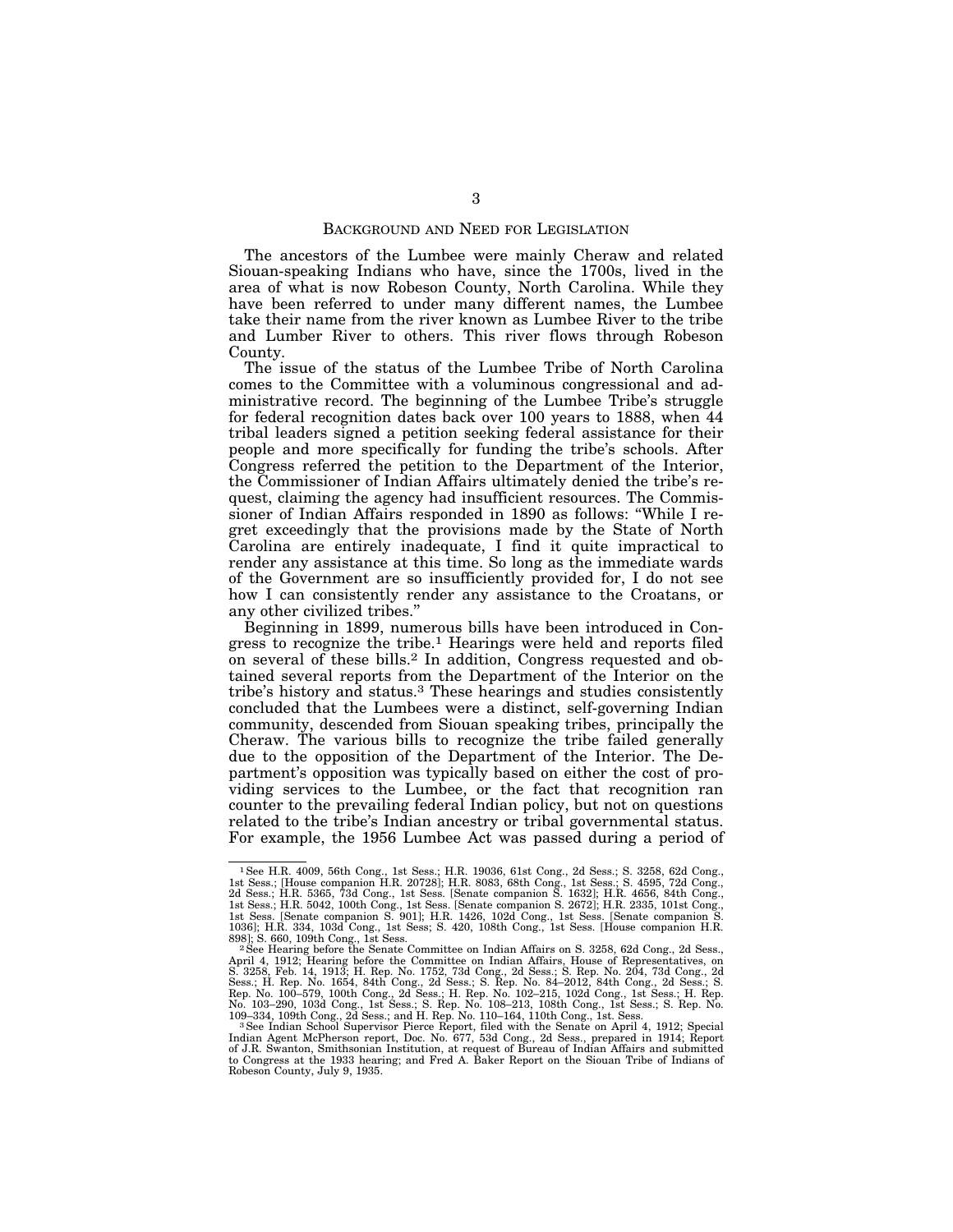federal Indian policy known as the Termination Era, during which Congress terminated its relationship with 109 Indian nations.

### *Lumbee ancestry*

The evidence establishes that the tribe descends from the historic Cheraw and related Siouan-speaking tribes. Historically, the Cheraw were located on Drowning Creek in North Carolina. Drowning Creek was renamed the Lumber River by the State of North Carolina in 1809. The ancestors of the modern day Lumbee Tribe have been located on and around Drowning Creek/Lumber River ever since the first contact with Europeans in the early 1700s. Modern day Lumbee Indians share the same distinctive surnames as families linked historically to the known Cheraw territory, e.g. Locklear, Chavis, Grooms and others.

Because of the precarious position of Indians in the early 1800s due to the removal of many tribes to Oklahoma, the Indians of Robeson County hid their Indian identity. However, incidents during and after the Civil War showed much activity in the Indian community, including recognition by local governmental authorities of this community as an Indian community.

Congress' deliberations on the tribe's history produced authoritative reports by the Department of the Interior. Eleven studies done on the Lumbee Tribe by personnel from the Bureau of Indian Affairs express no doubt that the ancestors of the modern day Lumbee Tribe were Indian. For example, in 1914, Special Indian Agent O.M. McPherson, sent to investigate the history and condition of the tribe, concluded that the tribe was descended from the Cheraw Tribe. Further, in 1934 the Department expressed to Congress, based upon a report by the eminent John R. Swanton of the Bureau of Ethnology, that the Lumbees descend from the Cheraw and related Siouan speaking tribes of coastal North Carolina. This conclusion has since been corroborated by leading historians in the field, including Dr. William Sturtevant, editor in chief of the Smithsonian Institution's Handbook of North American Indians and Dr. James Merrell, professor of colonial history at Vassar College. Dr. Jack Campisi, the tribe's ethnohistorian who testified before the Committee, also confirmed the Cheraw origins of the Lumbee.

### *Lumbee school*

In 1885, the State of North Carolina recognized the tribe and established a separate school system for Lumbee children, run by the tribe itself. Enrollment in the school was restricted to Lumbee children who could demonstrate Lumbee descent four generations back, or into the 1770s. Lumbee tribal leaders were authorized to determine eligibility to enroll in the school. These enrollment records, along with federal census records, form the base roll from which all present day tribal members must demonstrate descent. On March 26, 1913, State Attorney General Bickett issued an opinion that the county board of education could overrule tribal decisions in the Lumbee schools. Lumbee tribal leaders objected to this infringement on their independence. Under pressure from the Lumbee leadership, the State of North Carolina enacted legislation subsequently setting aside the Attorney General's opinion. The Indian Normal School established by the State in 1888 to train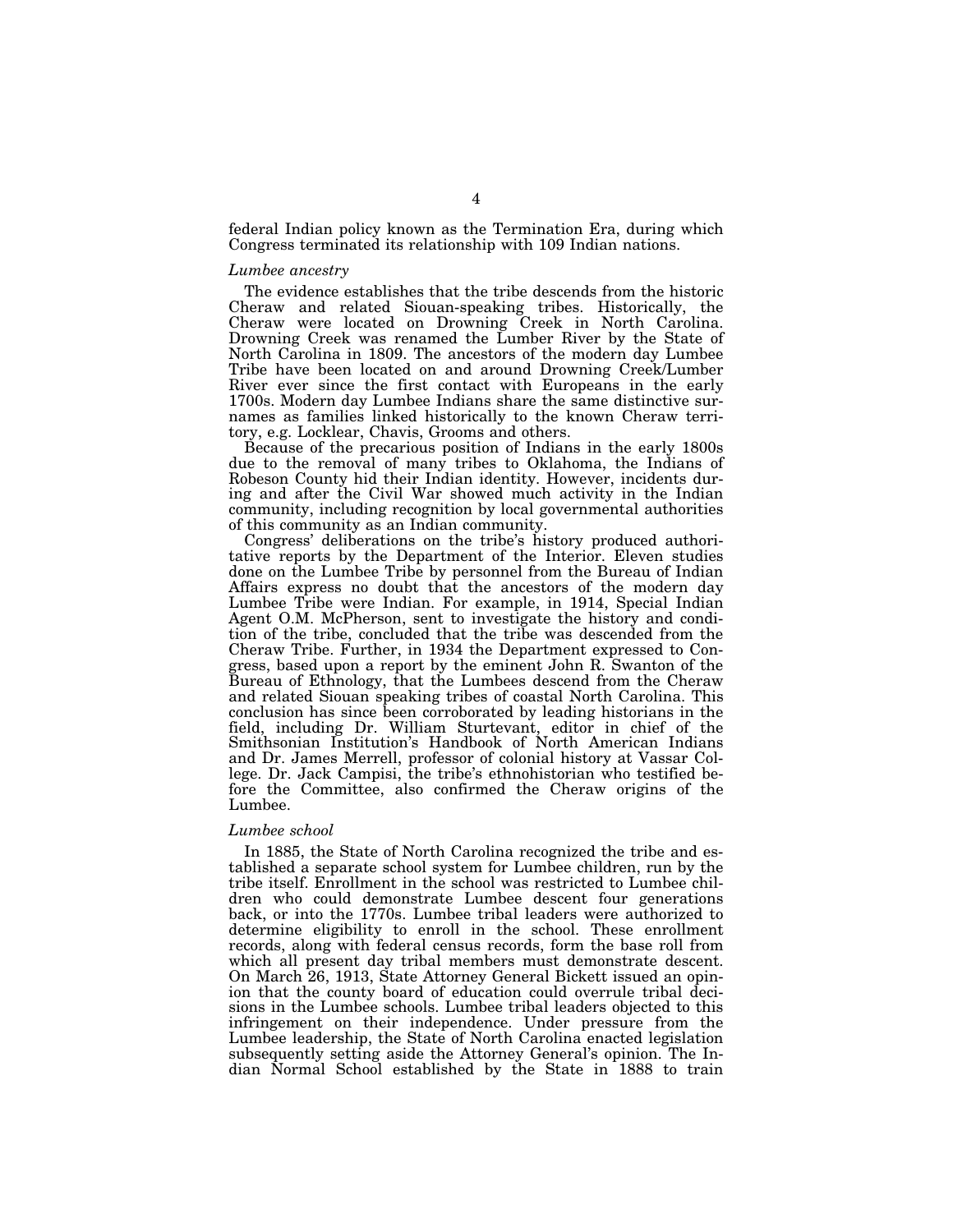Lumbee teachers for the Tribe's school system has been in continuous operation and is today the University of North Carolina at Pembroke.

### *State recognition and name changes*

In its recognition acts, the State of North Carolina imposed various names on the Tribe, based on the representations of local historians and members of the legislature regarding the tribe's history. These included Croatan [1885 to 1911], Indians of Robeson County [1911 to 1913], Cherokee Indians of Robeson County [1913– 1953], and finally Lumbee Indians [1953 to present]. In the early 1950s, the tribe became dissatisfied with its name under state law. Under pressure from the tribe, the state authorized the tribe to conduct a referendum on its name. In 1951, by a margin of 2,169 to 35, the Robeson County Indians voted to adopt the name "Lumbee Indians of North Carolina." The General Assembly of North Carolina passed a bill in 1953 designating them as ''Lumbee Indians of North Carolina'' and the State continues to recognize the Tribe by this name. This was the only opportunity the tribe had to name itself rather than have a name foisted upon them by the state.

#### *Senate Resolution 344 (1914)*

This resolution called for an investigation into the status and conditions of the Indians of Robeson County and adjoining counties. As a result, Special Indian Agent O.M. McPherson visited Robeson County and afterwards issued a 252–page report which covered all aspects of the tribe's history and condition and confirmed the tribal characteristics of the Lumbee Indians. Furthermore, he declared that they were eligible to attend the federal Indian schools. Congress, however, failed to take action on the McPherson report.

#### *Lumbee Act 1956*

As it had in the past, the tribe in 1955 sought federal recognition based on the recently amended state law. Again, the Department of the Interior opposed the bill and recommended that Congress amend the bill by denying eligibility for the benefits and services available to Indians because of their status as Indians, consistent with the then-prevailing federal Indian policy of termination. This amended bill was enacted by Congress in 1956 (Pub. L. 84–570, Act of June 7, 1956, 70 Stat. 254). Thus, Congress simultaneously acknowledged the Lumbee Indians but effectively terminated the tribe by denying them federal Indian services and benefits.

### *1968 Tiwa Act (82 Stat. 93)*

The 1956 Lumbee Act was a model for the Tiwa Act of 1968 and served nearly the same purpose in that it recognized the Tiwa as Indians but terminated any federal trust relationship with the tribe. Yet in 1987, Congress enacted the Ysleta del Sur Pueblo Restoration Act that restored the federal trust relationship and extended full federal recognition to the Ysleta del Sur Pueblo of Texas, previously known as the Texas Tiwa. This restoration Act acknowledged that the 1968 Tiwa Act had recognized the Tiwa (S. Rep. 100–90, 100th Cong., 1st sess.) and therefore many argue, its model—the 1956 Lumbee Act—must have recognized the Lumbee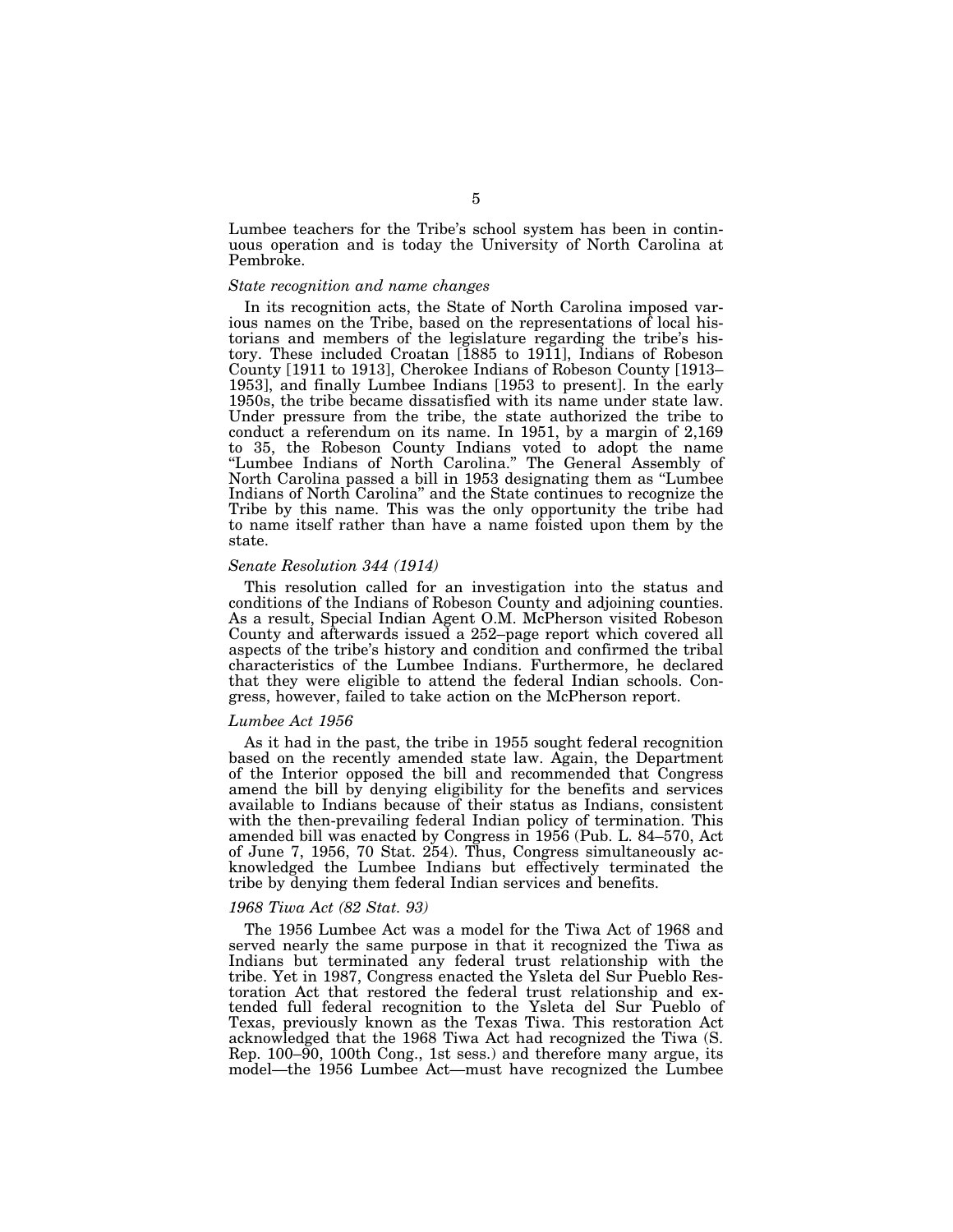and that it is in the hands of Congress to restore the federal relationship with the Lumbee.

### *Federal acknowledgment process*

Pursuant to the Department of the Interior's regulations, the Lumbee Tribe prepared an extensive petition for federal acknowledgment. The petition was submitted by the tribe on December 17, 1987. It consists of a two volume narrative report, one and one-half file boxes of documentary evidence and a 16 volume membership roll. There is a consistent historical record of the presence of the Lumbees and of tribal activity, but during certain periods the documentation is sporadic. Dr. Jack Campisi, who is the principal author of the Lumbee petition, explained that non-Indian settlement around the Lumbee community occurred relatively late, circa 1830, so that no literate individuals or organized governments were present continuously before that time to record tribal activity. The Committee has been advised that the tribe has exhausted all research avenues and that the documentation before the Committee and the Department of the Interior is all that exists. In the end, the Department of the Interior informed the tribe that it was ineligible to participate in the Federal Acknowledgment Process because Congress has terminated its relationship with the tribe, therefore, only Congress could restore the relationship.

# *Problems with the Federal acknowledgment process*

It is also noteworthy that the administrative acknowledgment process has been criticized by the Congress and tribes. This Committee has conducted many oversight hearings on the administrative process and found it to be expensive, inordinately lengthy and too heavily dependent upon formal documents on Indian tribes even though such documents do not exist or were not generated due to a variety of historic circumstances. Given the nature of the process, it is conceivable that a legitimate Indian tribe could be denied recognition administratively for reasons beyond its control if it could not produce the degree and detail of documentation required by the Department. The Committee believes that the Lumbee Tribe is such a tribe.

### *Congressional authority*

It is clear that in some cases, recognition of an Indian tribe is a matter that should be left for the Congress to address. Congress plainly has the constitutional authority to recognize Indian tribes. In fact, the overwhelming majority of federally recognized Indian tribes were recognized by Congress either through treaty or statute. The present administrative process was established under general authority delegated by the Congress to the Department of the Interior, but there is no specific statutory authority for the process. In other words, the process is wholly administrative in origin. Obviously, Congress is not bound by those regulations in determining whether to recognize a particular Indian tribe. Especially where the Department has so often analyzed a tribe in the past, Congress can take those past departmental determinations and the general view of anthropologists into account. The record here is adequate for a congressional determination and the circumstances support the appropriateness of recognition legislation.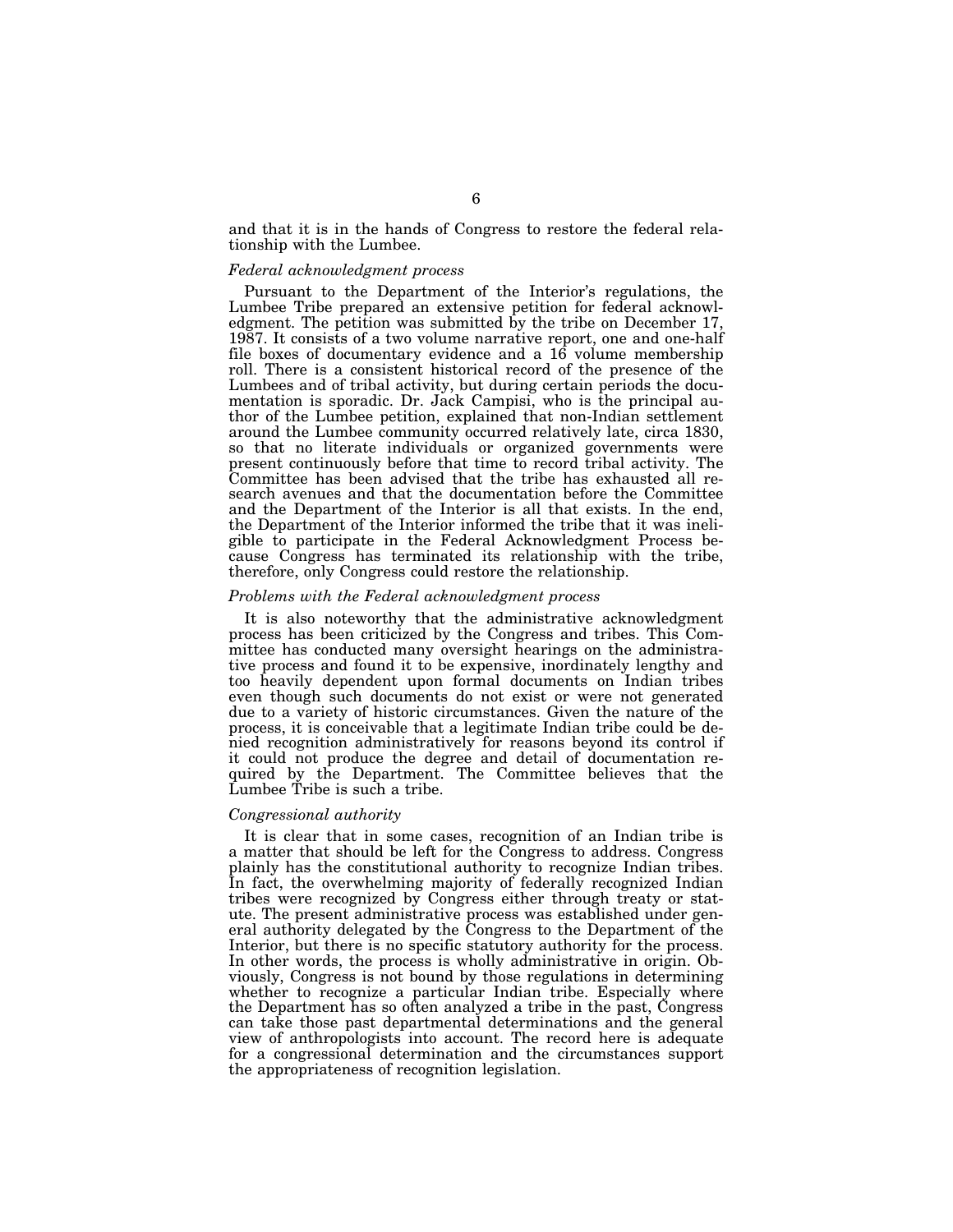In United States v. Sandoval, 231 U.S. 28 (1913), the Supreme Court has held that Congress' authority to recognize an Indian tribe is limited to ''distinctly Indian communities.'' The eleven reports done on the Lumbee Tribe by the Bureau of Indian Affairs and the congressional record of H.R. 31 all establish that the Lumbee Tribe constitutes a distinct Indian community.

#### *Membership and governing structure*

Native nations have the inherent authority to determine their membership. In Santa Clara v. Martinez,<sup>4</sup> the Supreme Court stated, ''A tribe's right to define its own membership for tribal purposes has long been recognized as central to its existence as an independent political community.''

Approximately 55,000 Lumbee Indians are enrolled in the Lumbee Tribe. Eligibility for tribal enrollment is limited to persons who were identified as Indian on source documents from the early 1900s, including the 1900 and 1910 federal census, the list of 44 individuals recognized by the State of North Carolina as Croatan Indians, and those who signed an 1888 petition to Congress by which the Lumbee ancestors first sought federal recognition. The Lumbee service population is identified as those members residing in Robeson, Cumberland, Hoke, and Scotland Counties, North Carolina. CBO estimated the Lumbee service population at 39,700 members. The Lumbee tribal membership rolls are now closed as their status is being considered by Congress. This is common practice for tribes seeking federal recognition, whether from Congress or from the Department of the Interior under 25 CFR Part 83. Tribes typically re-open their rolls after recognition to allow for enrollment of newly born tribal citizens.

The Lumbee Indians have never had a reservation or received services from the Bureau of Indian Affairs or the Indian Health Service though they are eligible for and do receive funds from other federal Indian programs because of their recognition by the State of North Carolina. On November 21, 2001, the Lumbee Tribe voted overwhelmingly to organize under a tribal constitution. The constitution sets out the requirements for tribal membership, including descent from an individual on a base roll consisting of tribal members identified in federal censuses, Indian school records, and other documents dated around 1900. The constitution creates the Office of Tribal Chairman, elected by all voting tribal members, and twenty-one tribal council members, elected from districts within the Lumbee communities.

In summary, the historical record is persuasive and compelling that for the last 200 years the Lumbees have functioned as an Indian tribe and have been recognized as such by state and local authorities.

#### *Gaming*

The Lumbee Tribe agreed to a prohibition on gaming and has repeatedly stated that they have no intention of pursuing gaming at this time. Accordingly, the tribe is prohibited by H.R. 31 from conducting, licensing, or regulating gaming pursuant to any inherent

<sup>4</sup> 436 U.S. 49, 72 n. 32 (1978)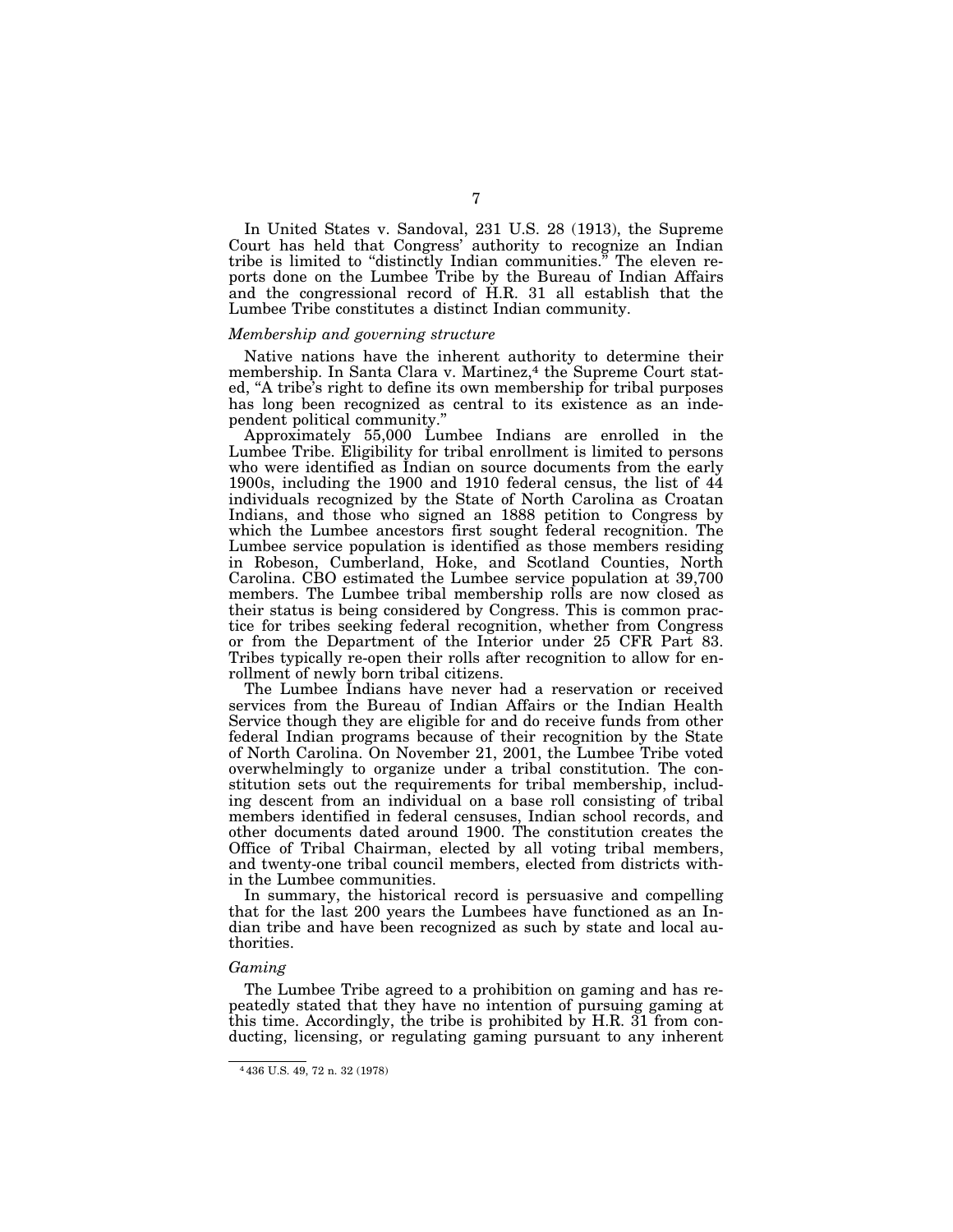authority they may possess, the Indian Gaming Regulatory Act, or any other federal law.

#### *Lumbee recognition legislation (100th–110th Congresses)*

During the 100th Congress, companion bills to recognize the Lumbee Tribe (H.R. 5042 and S. 2672) were introduced and hearings were held on the bills. The Senate bill was reported favorably out of the Senate Committee on Indian Affairs, but no further action was taken on it. In the 102nd Congress, H.R. 1426 passed in the House with 240 yeas, 167 nays, but the Senate failed to invoke cloture on debate and the bill died. In the 103rd Congress, H.R. 334 passed the House but was never acted on in the Senate. Rep. McIntyre introduced H.R. 898 during the 108th Congress and hearings were held on the bill but no further actions were taken. Rep. McIntyre introduced Lumbee recognition legislation (H.R. 21) once again during the 109th Congress but no major actions were taken. Rep McIntyre yet again introduced H.R. 65 in the 110th Congress with a companion bill, S. 333 introduced in the Senate. H.R. 65 passed the house on June 6, 2007 with 256 yeas and 128 nays but the Senate failed to act on either H.R. 65 or S. 333.

### COMMITTEE ACTION

H.R. 31 was introduced by Rep. Mike McIntyre (D–NC) on January 6, 2009. The bill was referred to the Committee on Natural Resources and has 185 cosponsors. On March 18, 2009, the Committee on Natural Resources held a hearing on H.R. 31. The Committee received testimony from the Hon. Mike McIntyre (D–NC); the Hon. Heath Shuler (D–NC); the Hon. Patrick McHenry (R–NC); the Hon. Walter B. Jones (R–NC); Chairman James Ernest Goins, Lumbee Tribe of North Carolina; Mr. Gerald Danforth; Ms. Arlinda Locklear; and Mr. Michael Cook. Mr. George Skibine, Acting Deputy Associate Secretary for Policy & Economic Development, Department of the Interior, Bureau of Indian Affairs, also testified on behalf of the Administration in support of the bill.

On April 22, 2009, the Committee met to consider the bill. Chairman Rahall (D–WV) offered an en bloc amendment to clarify the right of the Secretary of the Interior to take land into trust for the Lumbee Tribe and delete the requirement that the Secretaries of the Interior and Health and Human Services provide a budget to Congress to meet the needs of the Lumbee Tribe. It was adopted by voice vote. The bill, as amended, was then ordered favorably reported to the House of Representatives by voice vote.

### SECTION-BY-SECTION ANALYSIS

### *Section 1. Short title*

Section 1 provides the short title of the bill as the ''Lumbee Recognition Act.''

### *Section 2. Preamble*

Section 2 contains findings that the Lumbee Indians are descendants of coastal North Carolina Indians; that the State of North Carolina has recognized the Lumbees since 1885; that Congress acknowledged the Lumbee Indians as an Indian tribe in 1956 but withheld the benefits, privileges and immunities that normally ex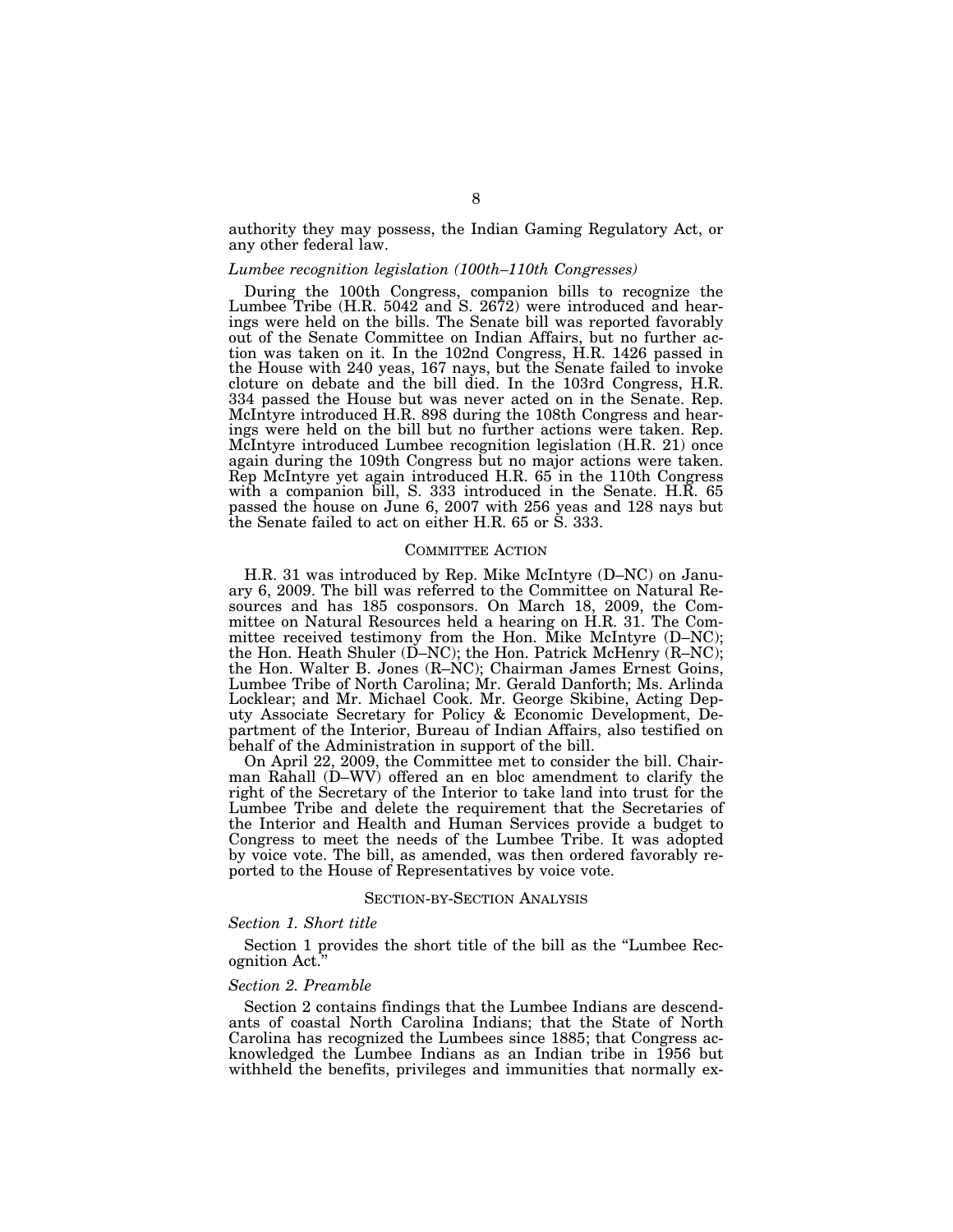tend to Indians because of their status as Indians; and that Congress now finds that the full benefits, privileges, and immunities should be extended to the Lumbee Tribe.

#### *Section 3. Federal recognition*

Section 3 deletes the prohibition in the 1956 Act of eligibility for federal services and benefits and instead extends federal recognition to the Lumbee Tribe of North Carolina, as designated Petitioner Number 65 by the Office of Federal Acknowledgment. All federal law and regulations of general applicability to Indians and Indian tribes apply to the Lumbee Tribe and its members. Section 3 also clarifies that any Indians who are not enrolled in the Lumbee Tribe but reside in Robeson and adjoining counties may continue through the Federal Acknowledgment Process as a separate Indian petitioner.

All services and benefits provided to Indians because of their status as Indians are extended to the Lumbee Tribe. The Tribe's service area is specified as four counties in North Carolina. The Secretary of the Interior and the Secretary of Health and Human Services are required to consult with the Lumbee Tribe to develop a statement of needs and budget. The statement shall be submitted to Congress.

Further, this section provides that the Lumbee Tribe is prohibited from conducting, licensing, or regulating gaming pursuant to any inherent authority they may possess, the Indian Gaming Regulatory Act, or any other federal law.

This section also provides that the tribal roll in effect on the date of enactment shall define the tribe's service population. The Secretary of the Interior shall verify the tribe's roll within two years after the date of the enactment of this section. Lands in Robeson County to be held in trust for the Secretary shall be considered as ''on-reservation'' trust acquisitions under part 151 of the Code of Federal Regulations. The State of North Carolina shall exercise civil and criminal jurisdiction over all actions arising on lands held in trust for the tribe. The State of North Carolina may transfer its civil or criminal jurisdiction to the United States. The application of the Indian Child Welfare Act of 1978 is not affected by this subsection. Finally, this subsection authorizes appropriations in the amount of such sums as are needed.

### COMMITTEE OVERSIGHT FINDINGS AND RECOMMENDATIONS

Regarding clause  $2(b)(1)$  of rule X and clause  $3(c)(1)$  of rule XIII of the Rules of the House of Representatives, the Committee on Natural Resources' oversight findings and recommendations are reflected in the body of this report.

# CONSTITUTIONAL AUTHORITY STATEMENT

Article I, section 8 of the Constitution of the United States grants Congress the authority to enact this bill.

### COMPLIANCE WITH HOUSE RULE XIII

1. Cost of Legislation. Clause 3(d)(2) of rule XIII of the Rules of the House of Representatives requires an estimate and a comparison by the Committee of the costs which would be incurred in car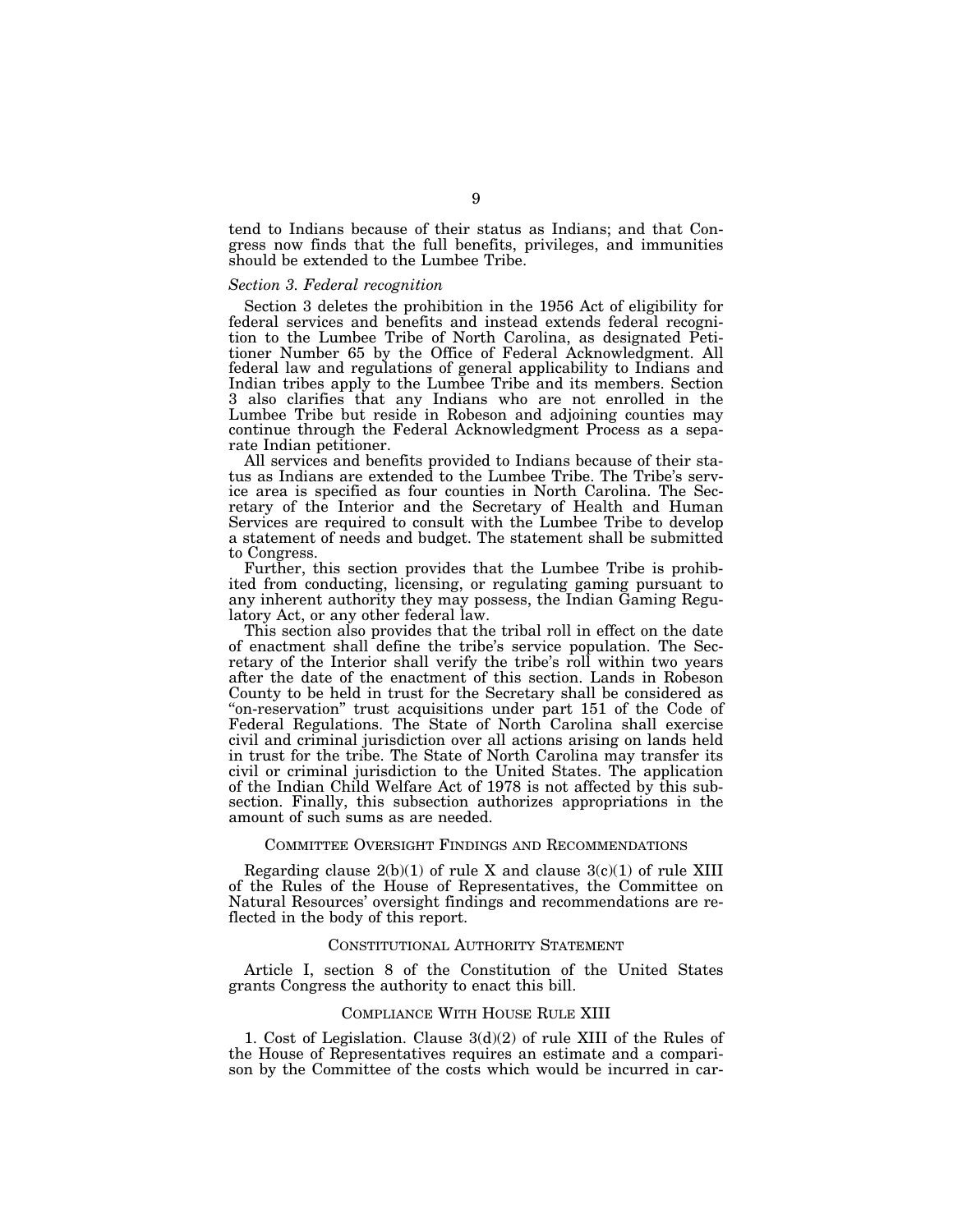rying out this bill. However, clause  $3(d)(3)(B)$  of that Rule provides that this requirement does not apply when the Committee has included in its report a timely submitted cost estimate of the bill prepared by the Director of the Congressional Budget Office under section 402 of the Congressional Budget Act of 1974.

2. Congressional Budget Act. As required by clause 3(c)(2) of rule XIII of the Rules of the House of Representatives and section 308(a) of the Congressional Budget Act of 1974, this bill does not contain any new budget authority, spending authority, credit authority, or an increase or decrease in revenues or tax expenditures.

3. General Performance Goals and Objectives. As required by clause  $3(c)(4)$  of rule XIII, the general performance goal or objective of this bill is to provide for the recognition of the Lumbee Tribe of North Carolina, and for other purposes.

4. Congressional Budget Office Cost Estimate. Under clause 3(c)(3) of rule XIII of the Rules of the House of Representatives and section 403 of the Congressional Budget Act of 1974, the Committee has received the following cost estimate for this bill from the Director of the Congressional Budget Office:

### *H.R. 31—Lumbee Recognition Act*

Summary: H.R. 31 would provide federal recognition to the Lumbee Tribe of North Carolina, thereby making the tribe eligible to receive funding from various federal programs. CBO estimates that implementing this legislation would cost \$786 million over the 2010–2014 period, assuming appropriation of the necessary funds. Enacting H.R. 31 would not affect direct spending or revenues.

H.R. 31 contains no intergovernmental or private-sector mandates as defined in the Unfunded Mandates Reform Act (UMRA) and would impose no costs on state, local, or tribal governments.

Estimated cost to the federal government: The estimated budgetary impact of H.R. 31 is shown in the following table. The costs of this legislation fall within budget functions  $450$  (community and regional development) and 550 (health).

|                                              | By fiscal year, in millions of dollars- |      |      |      |      |                 |
|----------------------------------------------|-----------------------------------------|------|------|------|------|-----------------|
|                                              | 2010                                    | 2011 | 2012 | 2013 | 2014 | $2919-$<br>2014 |
| CHANGES IN SPENDING SUBJECT TO APPROPRIATION |                                         |      |      |      |      |                 |
| Bureau of Indian Affairs.                    |                                         |      |      |      |      |                 |
|                                              | 28                                      | 29   | 29   | 30   | 30   | 146             |
|                                              | 21                                      | 28   | 29   | 30   | 30   | 138             |
| Indian Health Service:                       |                                         |      |      |      |      |                 |
|                                              | 126                                     | 129  | 132  | 135  | 139  | 661             |
|                                              | 113                                     | 129  | 132  | 135  | 139  | 648             |
| Total Changes:.                              |                                         |      |      |      |      |                 |
| Estimated Authorization Level                | 154                                     | 158  | 161  | 165  | 169  | 807             |
|                                              | 134                                     | 157  | 161  | 165  | 169  | 786             |

Basis of estimate: For this estimate, CBO assumes that H.R. 31 will be enacted near the end of fiscal year 2009. The bill would provide federal recognition to the Lumbee Tribe of North Carolina. Such recognition would allow the Lumbee, with membership of about 54,000 people, to receive benefits from various programs administered by the Bureau of Indian Affairs (BIA) and the Indian Health Service (IHS). Based on the average expenditures from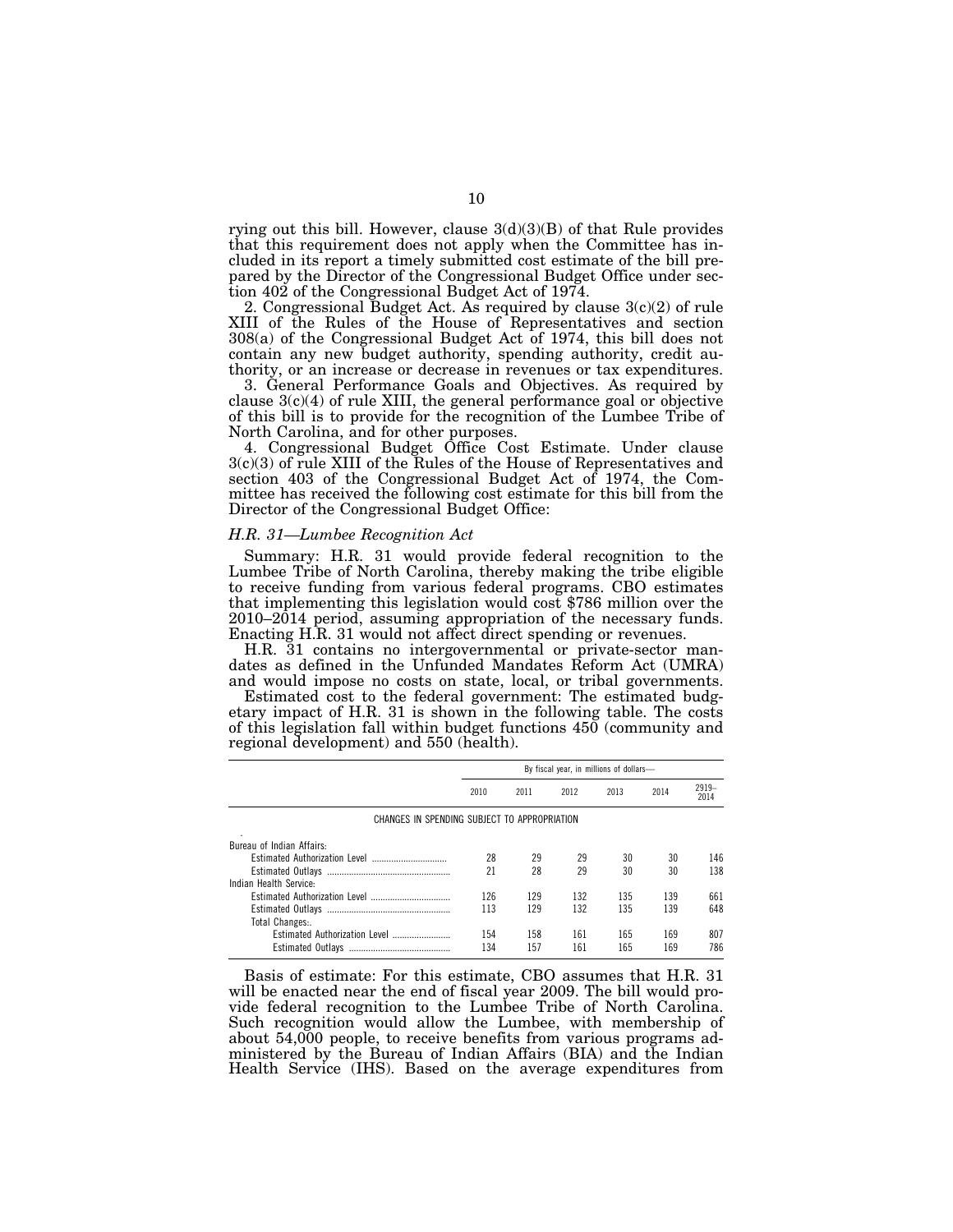those agencies for other Indian tribes, CBO estimates that implementing H.R. 31 would cost \$786 million over the 2010–2014 period, assuming appropriation of the necessary funds.

Bureau of Indian Affairs: BIA provides funding to federally recognized tribes for various purposes, including child welfare services, adult care, community development, and general assistance. A portion of this funding (classified in the BIA budget as tribal priority allocations) is awarded solely on the basis of population in the tribe's service area. (A service area is where BIA services are generally provided.) Based on information from BIA, CBO expects that the Lumbee Tribe would receive approximately \$6 million per year in such funding, assuming that about 75 percent of the total membership lives within the tribe's designated service area. In addition to the tribal priority allocation, the Lumbee Tribe would likely receive BIA funding based on other needs and characteristics of the tribe's members.

In total, CBO estimates that providing BIA services would cost \$138 million over the 2010–2014 period, assuming appropriation of the necessary funds. This estimate is based on per capita expenditures for other federally recognized tribes located in the eastern United States.

Indian Health Service: H.R. 31 also would make members of the Lumbee Tribe eligible to receive health benefits from the IHS. Based on information from the IHS, CBO estimates that about 56 percent of tribal members—or about 31,000 people—would receive benefits each year. CBO assumes that the cost to serve those individuals would be similar to funding for current IHS beneficiaries about \$4,000 per individual in 2009. Assuming appropriation of the necessary funds and adjusting for anticipated inflation, CBO estimates that IHS benefits for the Lumbee Tribe would cost \$648 million over the 2010–2014 period.

Other Federal agencies: In addition to BIA and IHS funding, certain Indian tribes also receive support from other federal programs within the Departments of Education, Housing and Urban Development, Labor, and Agriculture. Based on their status as a tribe recognized by North Carolina, the Lumbee are already eligible to receive funding from those departments. Thus, CBO estimates that implementing H.R. 31 would not add to the cost of those programs.

Intergovernmental and private-sector impact: H.R. 31 contains no intergovernmental or private-sector mandates as defined in UMRA and would impose no costs on state, local, or tribal governments.

Estimate prepared by: Federal Costs: Leigh Angres—Bureau of Indian Affairs, Robert Stewart—Indian Health Service; Impact on State, Local, and Tribal Governments: Melissa Merrell; Impact on the Private Sector: Marin Randall.

Estimate approved by: Theresa Gullo, Deputy Assistant Director for Budget Analysis.

# COMPLIANCE WITH PUBLIC LAW 104–4

This bill contains no unfunded mandates.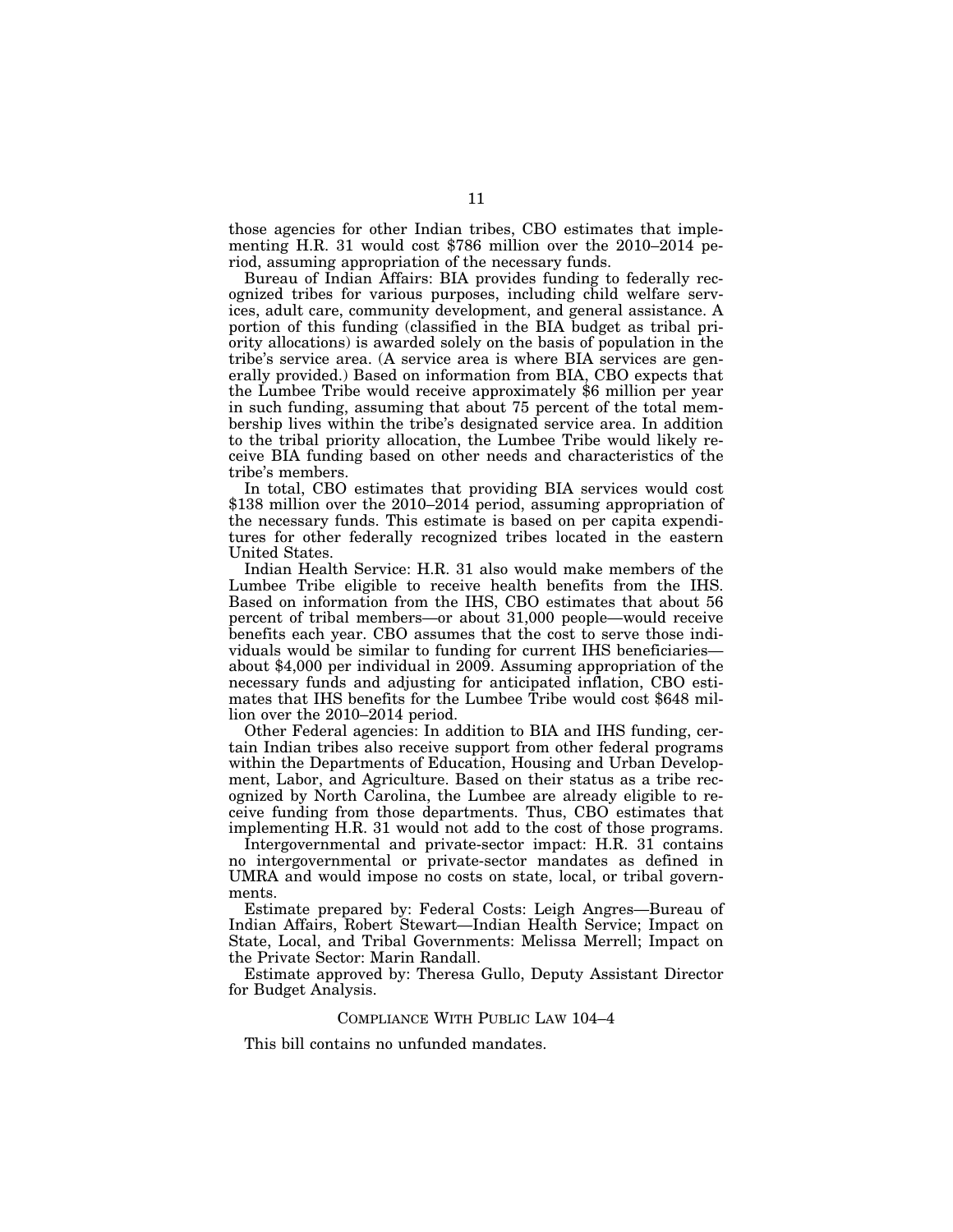### EARMARK STATEMENT

H.R. 31 does not contain any congressional earmarks, limited tax benefits, or limited tariff benefits as defined in clause 9(d), 9(e) or 9(f) of rule XXI.

### PREEMPTION OF STATE, LOCAL, OR TRIBAL LAW

This bill is not intended to preempt any State, local, or tribal law.

### CHANGES IN EXISTING LAW MADE BY THE BILL, AS REPORTED

In compliance with clause 3(e) of rule XIII of the Rules of the House of Representatives, changes in existing law made by the bill, as reported, are shown as follows (existing law proposed to be omitted is enclosed in black brackets, new matter is printed in italic, existing law in which no change is proposed is shown in roman):

### **ACT OF JUNE 7, 1956**

#### (Chapter 375)

AN ACT Relating to the Lumbee Indians of North Carolina.

- Whereas many Indians now living in Robeson and adjoining counties are descendants of that once large and prosperous tribe which occupied the lands along the Lumbee River at the time of the earliest white settlements in that section; [and]
- Whereas at the time of their first contacts with the colonists, these Indians were a well-established and distinctive people living in European-type houses in settled towns and communities, owning slaves and livestock, tilling the soil, and practicing many of the arts and crafts of European civilization;  $\lceil \text{and} \rceil$
- Whereas by reason of tribal legend, coupled with a distinctive appearance and manner of speech and the frequent recurrence among them of family names such as Oxendine, Locklear, Chavis, Drinkwater, Bullard, Lowery, Sampson, and others, also found on the roster of the earliest English settlements, these Indians may, with considerable show of reason, trace their origin to an admixture of colonial blood with certain coastal tribes of Indians; [and]
- Whereas these people are naturally and understandably proud of their heritage, and desirous of establishing their social status and preserving their racial history[: Now, therefore,];
- *Whereas the Lumbee Indians of Robeson and adjoining counties in North Carolina are descendants of coastal North Carolina Indian tribes, principally Cheraw, and have remained a distinct Indian community since the time of contact with white settlers;*
- *Whereas since 1885 the State of North Carolina has recognized the Lumbee Indians as an Indian tribe;*
- *Whereas in 1956 the Congress of the United States acknowledged the Lumbee Indians as an Indian tribe, but withheld from the Lumbee Tribe the benefits, privileges and immunities to which the Tribe and its members otherwise would have been entitled by virtue of the Tribe's status as a federally recognized tribe; and*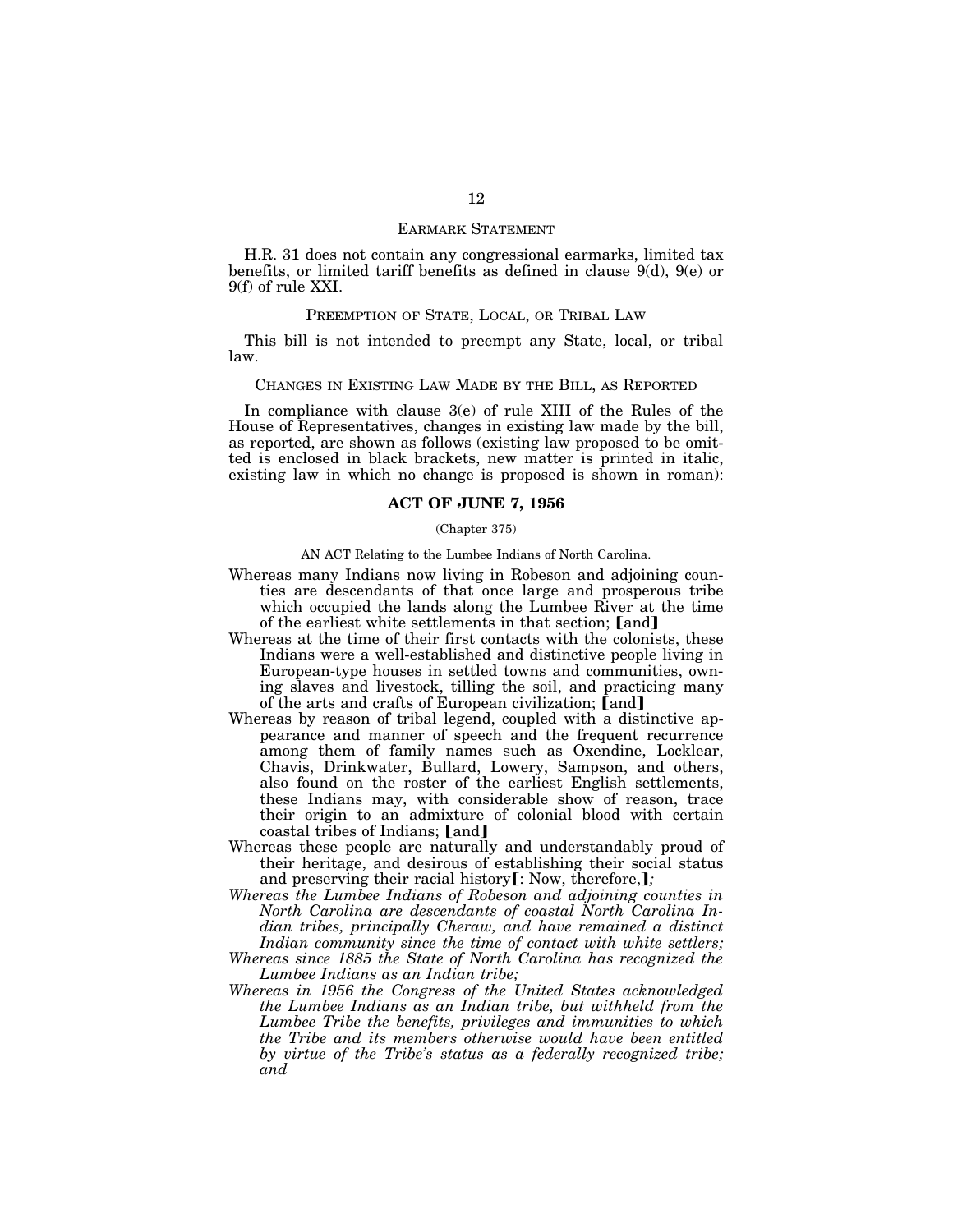*Whereas the Congress finds that the Lumbee Indians should now be entitled to full Federal recognition of their status as an Indian tribe and that the benefits, privileges and immunities that accompany such status should be accorded to the Lumbee Tribe: Now, therefore,* 

*Be it enacted by the Senate and House of Representatives of the United States of America in Congress assembled,* That the Indians now residing in Robeson and adjoining counties of North Carolina, originally found by the first white settlers on the Lumbee River in Robeson County, and claiming joint descent from remnants of early American colonists and certain tribes of Indians originally inhabiting the coastal regions of North Carolina, shall, from and after the ratification of this Act, be known and designated as Lumbee Indians of North Carolina and shall continue to enjoy all rights, privileges, and immunities enjoyed by them as citizens of the State of North Carolina and of the United States as they enjoyed before the enactment of this Act, and shall continue to be subject to all the obligations and duties of such citizens under the laws of the State of North Carolina and the United States. [Nothing in this Act shall make such Indians eligible for any services performed by the United States for Indians because of their status as Indians, and none of the statutes of the United States which affect Indians because of their status as Indians shall be applicable to the Lumbee Indians.]

**SEC.** 2. All laws and parts of laws in conflict with this Act are hereby repealed.

*SEC. 2. (a) Federal recognition is hereby extended to the Lumbee Tribe of North Carolina, as designated as petitioner number 65 by the Office of Federal Acknowledgement. All laws and regulations of the United States of general application to Indians and Indian tribes shall apply to the Lumbee Tribe of North Carolina and its members.* 

*(b) Notwithstanding the first section, any group of Indians in Robeson and adjoining counties, North Carolina, whose members are not enrolled in the Lumbee Tribe of North Carolina as deter*mined under section 3(c), may petition under part 83 of title 25 of *the Code of Federal Regulations for acknowledgement of tribal existence.* 

*SEC. 3. (a) The Lumbee Tribe of North Carolina and its members shall be eligible for all services and benefits provided to Indians because of their status as members of a federally recognized tribe. For the purposes of the delivery of such services, those members of the Tribe residing in Robeson, Cumberland, Hoke, and Scotland counties in North Carolina shall be deemed to be residing on or near an Indian reservation.* 

*(b) Upon verification by the Secretary of the Interior of a tribal roll under subsection (c), the Secretary of the Interior and the Secretary of Health and Human Services shall develop, in consultation with the Lumbee Tribe of North Carolina, a determination of needs to provide the services to which members of the Tribe are eligible. The Secretary of the Interior and the Secretary of Health and Human Services shall each submit a written statement of such needs to Congress after the tribal roll is verified.* 

*(c) For purposes of the delivery of Federal services, the tribal roll in effect on the date of the enactment of this section shall, subject*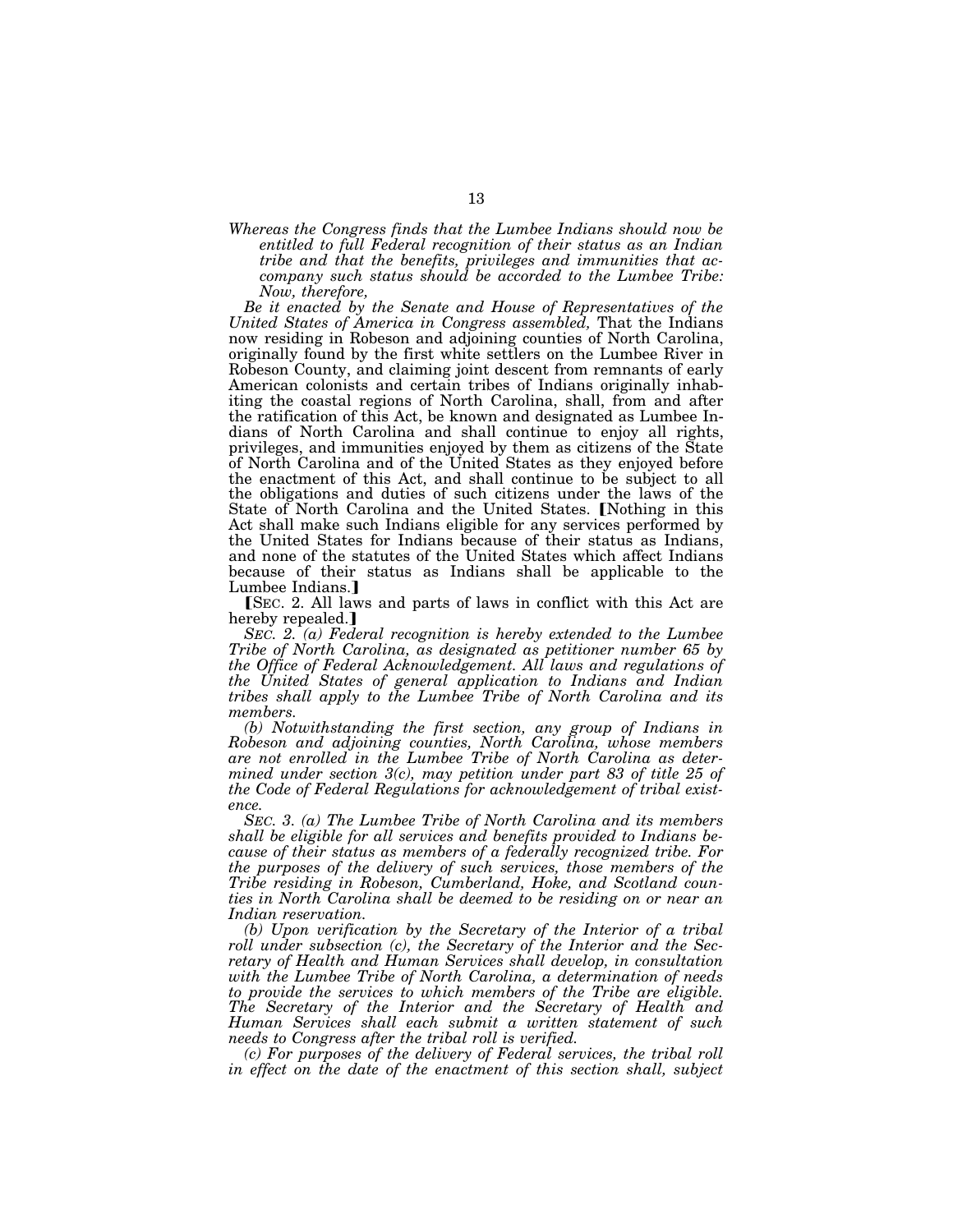*to verification by the Secretary of the Interior, define the service population of the Tribe. The Secretary's verification shall be limited to confirming compliance with the membership criteria set out in the Tribe's constitution adopted on November 16, 2001, which verification shall be completed within 2 years after the date of the enactment of this section.* 

*SEC. 4. (a) The Secretary may take land into trust for the Lumbee Tribe pursuant to this Act. An application to take land located within Robeson County, North Carolina, into trust under this section shall be treated by the Secretary as an ''on reservation'' trust acquisition under part 151 of title 25, Code of Federal Regulation (or a successor regulation).* 

*(b) The tribe may not conduct gaming activities as a matter of claimed inherent authority or under the authority of any Federal law, including the Indian Gaming Regulatory Act (25 U.S.C. 2701 et seq.) or under any regulations thereunder promulgated by the Secretary or the National Indian Gaming Commission.* 

*SEC. 5. (a) The State of North Carolina shall exercise jurisdiction over—* 

*(1) all criminal offenses that are committed on; and* 

*(2) all civil actions that arise on, lands located within the State of North Carolina that are owned by, or held in trust by the United States for, the Lumbee Tribe of North Carolina, or any dependent Indian community of the Lumbee Tribe of North Carolina.* 

*(b) The Secretary of the Interior is authorized to accept on behalf of the United States, after consulting with the Attorney General of the United States, any transfer by the State of North Carolina to the United States of any portion of the jurisdiction of the State of North Carolina described in subsection (a) pursuant to an agreement between the Lumbee Tribe and the State of North Carolina. Such transfer of jurisdiction may not take effect until 2 years after the effective date of the agreement.* 

*(c) The provisions of this section shall not affect the application of section 109 of the Indian Child Welfare Act of 1978 (25 U.S.C. 1919).* 

*SEC. 6. There are authorized to be appropriated such sums as are necessary to carry out this Act.*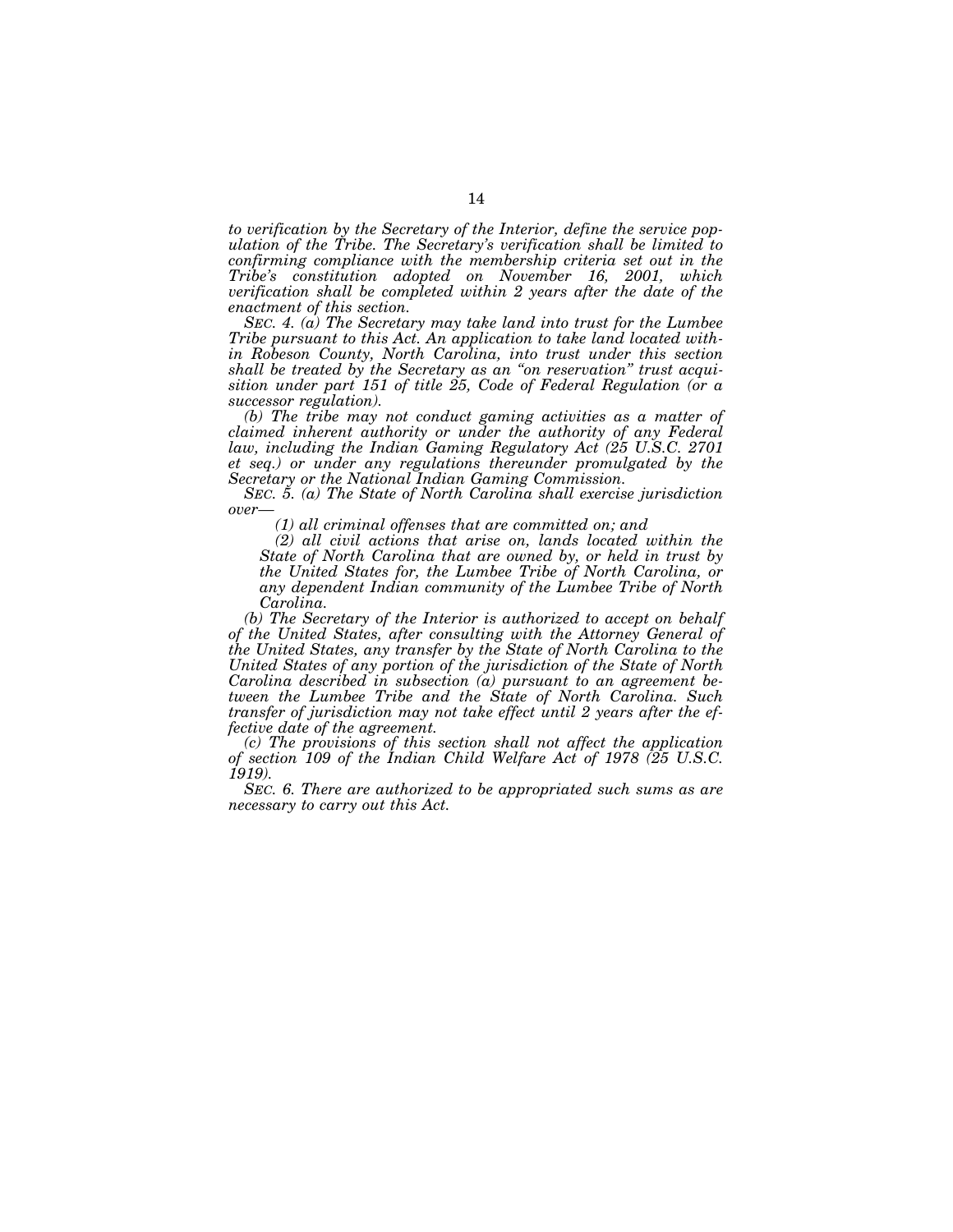### ADDITIONAL AND DISSENTING VIEWS

H.R. 31 extends recognition to the Lumbee Indians of North Carolina. If recognized, the Lumbees would be one of the largest tribes in the U.S. in terms of their membership. According to the Congressional Budget Office, this would cost \$786 million over the FY 2010–14 period, assuming appropriation of the necessary funds. Perhaps the Democratic Leadership no longer suffers from sticker shock in light of the trillions of taxpayer dollars it has spent, borrowed, and taxed in just a few months, but three-quarters of the billion dollars is nevertheless a significant sum of money and recognizing an enormous new tribe may stretch budgets thin for services provided to tribes everywhere else. Legislative proposals to recognize the Lumbee have surfaced numerous times over the last century, yet none were enacted. No new information has come to light to justify passing it today; thus, further action on H.R. 31 seems premature. Simply put, more justification is needed to recognize the Lumbee Tribe.

First, the Obama Administration testified in support of H.R. 31, reversing the stance of the Bush Administration. In the Committee hearing on the bill held on March 18, 2009, the witness from the Department of the Interior was unable to explain why the Obama Administration supports legislative recognition of the Lumbees. The witness testified:

There are rare circumstances when Congress should intervene and recognize a tribal group, and the case of the Lumbee Indians is one such rare case. We support H.R. 31 with amendments as discussed below.

What are these "rare circumstances"? The witness did not describe them. What if any standard did the Obama Administration use to decide the Lumbees warrant federal recognition in light of the opposition of previous Administration's? None were provided. The witness could not even identify who in the Administration made the recommendation for the President to endorse Lumbee recognition, or whether there were any objective criteria and standards on which the endorsement was based. Perhaps the President used ''empathy'' rather than rule of law to make his decision. Perhaps the decision was a political one. Maybe it is purely arbitrary. In any case, it would help the Congress to be informed as to why the Executive Branch shifted its historic stance.

In spite of a number of hearings in the House and Senate over the years, there are nevertheless some unanswered questions. To date, the Committee does not seem to have reliable information as to how many members are in the tribe. In the Committee hearing on H.R. 31, the Interior witness estimated the Lumbee tribe includes ''over 40,000'' members. The Lumbee Chairman subsequently testified there are about 55,000 members. Why is there a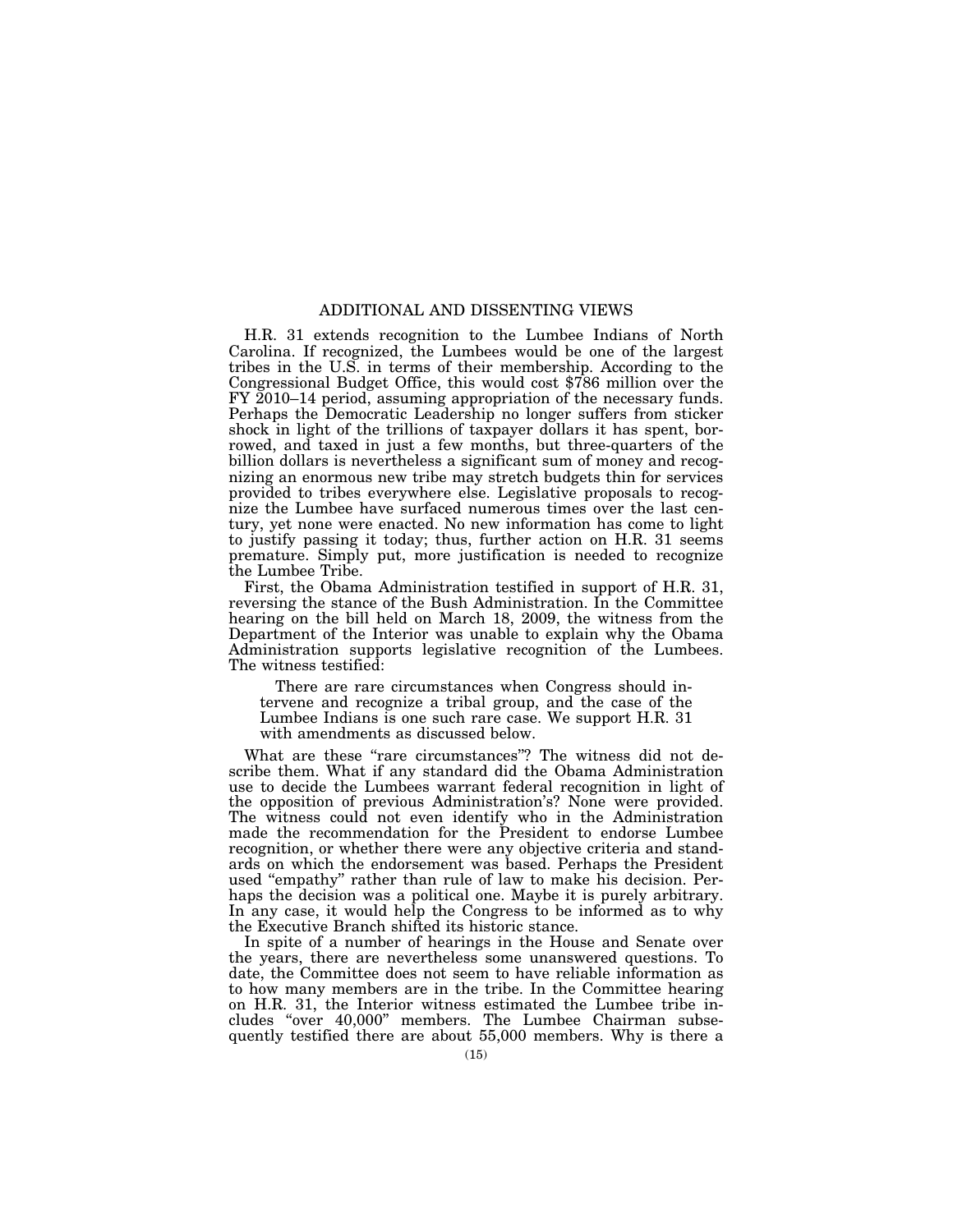difference of 15,000 between what is recognized by Interior and the Tribe? This disparity alone is larger than the enrollment of many whole tribes.

According to a recent news article that was submitted for the hearing record, some Lumbees want to open the rolls and increase the membership of the tribe even more, but the tribe is holding off doing so until Congress passes H.R. 31.

The House should obtain a certain membership number on which to estimate the cost of the bill and its impact on resources available to all recognized tribes. The CBO bases its dramatic cost estimate of \$786 million over five years on an assumed enrollment of 54,000 members. If the Lumbee does change its enrollment criteria to expand membership after recognition is extended, the costs could swell to more than a billion dollars over the same five-year period.

This leads to a related concern. As written, the bill does not require members of the Lumbee tribe to be individuals possessing Indian ancestry. There is no reason to question the intentions of the tribe, which wants to enroll only Indian people. But as the Constitution reserves only to Congress the power to recognize a tribe, then it is the duty of the Congress to ensure that a tribal recognition bill provides a means to verify that it is recognizing a tribe of Indian people. To do otherwise undermines the whole notion of tribal recognition and thereby dishonors all validly recognized tribes.

On this point, H.R. 31 limits the Secretary only to ''confirming compliance with the membership criteria set out in the Tribe's constitution adopted on November 16, 2001, which verification shall be completed within 2 years after the date of the enactment of this section.'' This language actually prohibits the Secretary from confirming whether all Lumbee members descend from historic Indian tribes of North Carolina as described in the findings section of the bill. This is inappropriate and unreasonable.

The membership criteria of the tribe, according to the Lumbee chairman, consist of two things: proof of descent from an ancestor on the tribe's base roll, and maintaining contact with the tribe.

There is no mechanism in H.R. 31 providing that anyone—other than the Lumbee Tribe itself—to verify that individuals listed on the tribe's base roll are, in fact, Indian people. The tribe has testified that its members are descendants of coastal North Carolina tribes. At a minimum, the Secretary should verify that every member of the tribe descends from such historic tribes. Such verification has not been done and it is not required under H.R. 31.

Verification of Indian ancestry is justified for the simple reason that it is a tenet of Indian law. A number of laws enacted over many years provide clear requirements that Indian people must be members of Indian tribes. H.R. 31 should be no different.

A final and broader concern with H.R. 31 is that what Congress does with this bill could well affect the Committee's ongoing work to address the Supreme Court decision in Carcieri v. Salazar. Members of the Committee who were present for the April 1 hearing on this matter learned that the Supreme Court held that the Secretary of the Interior has no authority to acquire lands into trust for tribes not under federal jurisdiction in 1934, except when authorized by a specific Act of Congress. As a result, the Secretary